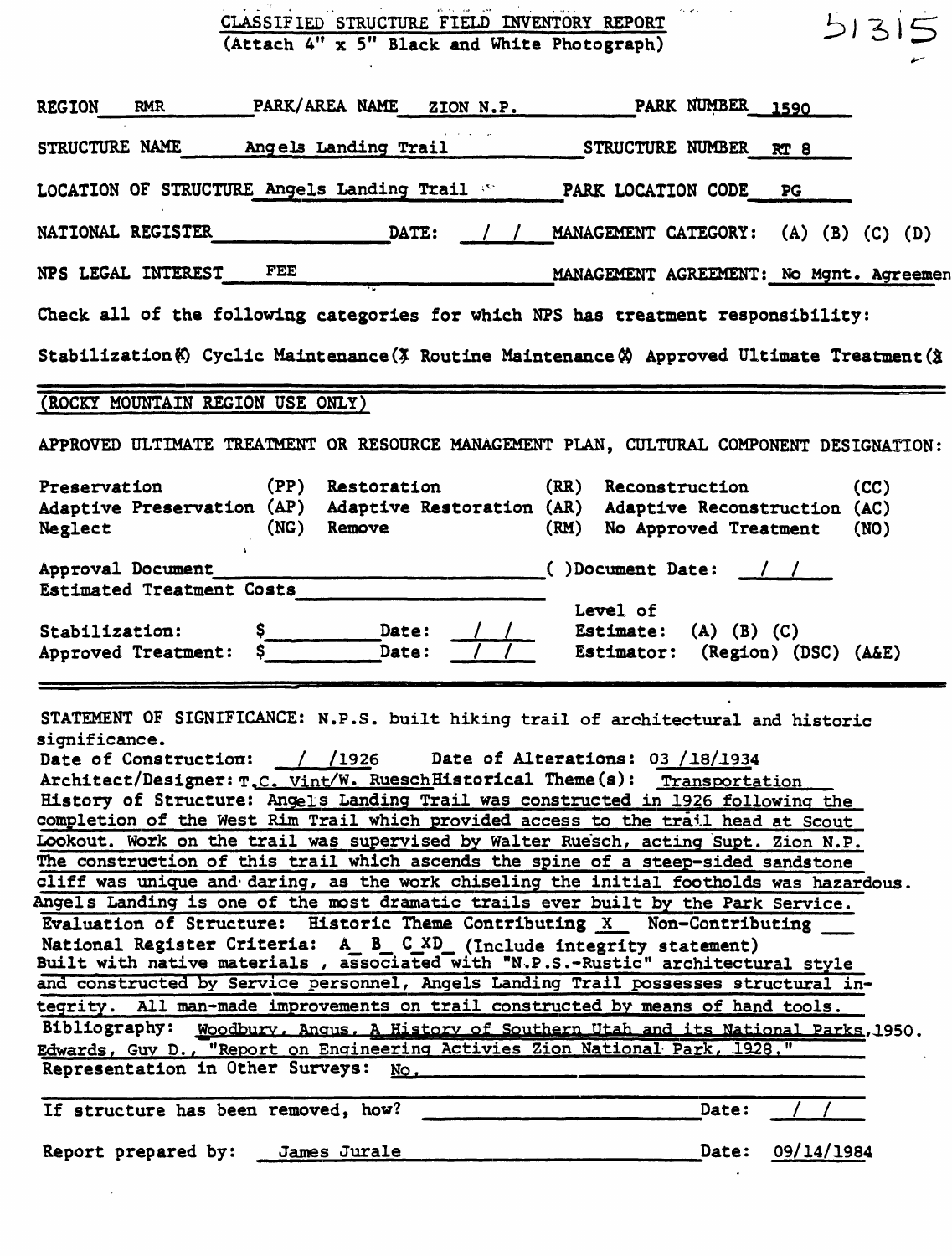|                   | CONTINUATION FACT FRONT DHEEL - BIRUCIURE NAME | unders reported iterf |      |                                                  |
|-------------------|------------------------------------------------|-----------------------|------|--------------------------------------------------|
| <b>LOCATION:</b>  | undetermined<br>Section                        | State<br>Utah         | USE: | <b>CURRENT INTERIOR USE (NPS 28 CODE)</b><br>N/A |
|                   | 41S<br>Township                                | Washington<br>County  |      | <b>Hiking trail</b><br>Original Use              |
|                   | Range<br>10W                                   |                       |      | Intermediate Uses Hiking trail                   |
|                   |                                                |                       |      | PERIOD OF CONSTRUCTION (NPS 28 CODE)<br>HI       |
| <b>OWNERSHIP:</b> | Present Owner:                                 | <b>NPS</b>            |      | NEGATIVE No. ROLL #19, VIEW 10                   |
|                   | Original Owner:                                | <b>NPS</b>            |      |                                                  |
|                   | Intermediate Owner(s):                         | <b>NPS</b>            |      |                                                  |

**CONTINUATION FROM FRONT SHEET - STRUCTURE NAME Angels Landinq Trail**

## **\*\*\*PHYSICAL DESCRIPTION\*\*\***

**(DESCRIPTION AND BACKGROUND HISTORY INCLUDING CONSTRUCTION DATE(S), PHYSICAL DIMENSIONS, MATERIALS, MAJOR ALTERATIONS, EXTANT EQUIPMENT, AND IMPORTANT BUILDERS, ARCHITECTS, ENGINEERS, ETC.)**

The Angels Landing Trail takes off to the south of Scout Lookout (elevation 5,477')and runs along th $\epsilon_i$  edge of a steep-sided sandstone ridge. The trail climbs over 300 feet in its 1/2 mile course and is neither graded nor paved. The National Park Service does not recommend this trail for unattended youngsters, those with heart or breathing problems, or those who fear heights. It is a dangerous hike at night or in inclement weather.

An erosion control stabilization program was completed on the trail by CCC personnel in March 1934. The work was supervised by Park building foreman, Walter Ruesch, and approved by Harry Langley, resident Landscape Architect Zion National Park. Presently, the Zidn National Fark Maintenance Division is responsible for maintaining chiseled footholds on the trail as well as chains and railings which have been attached to the cliff.

٠.,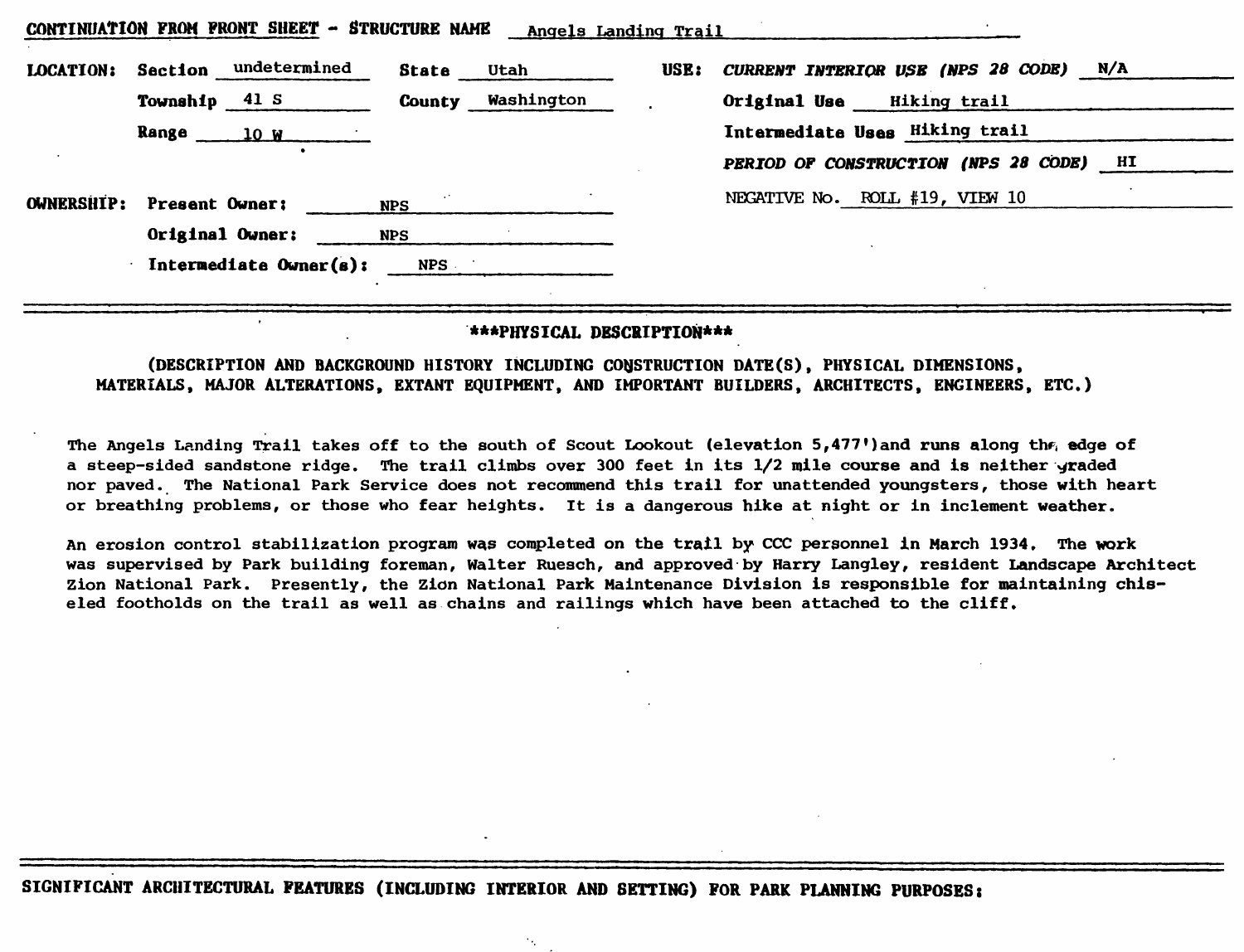| CLASSIFIED STRUCTURE FIELD INVENTORY REPORT<br>51314<br>(Attach 4" x 5" Black and White Photograph)                                                                                                                                              |  |  |  |  |  |  |
|--------------------------------------------------------------------------------------------------------------------------------------------------------------------------------------------------------------------------------------------------|--|--|--|--|--|--|
| PARK/AREA NAME ZION N.P. PARK NUMBER 1590<br><b>RMR</b><br><b>REGION</b>                                                                                                                                                                         |  |  |  |  |  |  |
| STRUCTURE NAME<br>West Rim Trail<br>STRUCTURE NUMBER RT 7                                                                                                                                                                                        |  |  |  |  |  |  |
| LOCATION OF STRUCTURE West Rim Trail set the Mark LOCATION CODE PG                                                                                                                                                                               |  |  |  |  |  |  |
| DATE: / / MANAGEMENT CATEGORY: (A) (B) (C) (D)<br><b>NATIONAL REGISTER</b>                                                                                                                                                                       |  |  |  |  |  |  |
| NPS LEGAL INTEREST<br>FEE<br>MANAGEMENT AGREEMENT: No Mant. Agreemen-                                                                                                                                                                            |  |  |  |  |  |  |
| Check all of the following categories for which NPS has treatment responsibility:                                                                                                                                                                |  |  |  |  |  |  |
| Stabilization (x) Cyclic Maintenance (x) Routine Maintenance (x) Approved Ultimate Treatment (x)                                                                                                                                                 |  |  |  |  |  |  |
| (ROCKY MOUNTAIN REGION USE ONLY)                                                                                                                                                                                                                 |  |  |  |  |  |  |
| APPROVED ULTIMATE TREATMENT OR RESOURCE MANAGEMENT PLAN, CULTURAL COMPONENT DESIGNATION:                                                                                                                                                         |  |  |  |  |  |  |
| $\mathbf{A}$<br>(PP)<br>Restoration<br>(RR) Reconstruction<br>Preservation<br>(CC)<br>Adaptive Preservation (AP) Adaptive Restoration (AR)<br>Adaptive Reconstruction (AC)<br>(NG)<br>Remove<br>Neglect<br>(RM)<br>No Approved Treatment<br>(NO) |  |  |  |  |  |  |
|                                                                                                                                                                                                                                                  |  |  |  |  |  |  |
| ()Document Date: / /<br>Approval Document<br>Estimated Treatment Costs<br>Level of                                                                                                                                                               |  |  |  |  |  |  |

STATEMENT OF SIGNIFICANCE: N.P.S. built horseback trail and hiking footpath of architectural and historical significance. Date of Construction:  $19/25/26$  Date of Alterations:1935 /56 /60/69/84 Architect/Designer: T.C. Vint/ W. RueschHistorical Theme(s): Transportation History of Structure: Work on the West Rim Trail began in 1925. The trail was officially dedicated on July 11, 1926 at a ceremony held at the time of the visit of Crown Prince Gustavus and Princess Louise of Sweden. Estimated building costs for the 2 years, \$125,000. Construction work on Refrigerator Canyon portion of trail resumed in 1935 under the supervision of Park building foreman, Walter Ruesch, and Park Engineer, A. E. Cowell, on temporary assignment from the Branch of Engineering, San Francisco, California. Evaluation of Structure: Historic Theme Contributing X Non-Contributing \_\_ National Register Criteria: A\_ B\_ CX D\_ (Include integrity statement) Built of native stone and associated with the N.P.S. architectural style. the West Rim Trail possesses architectural integrity. Rock used in the masonry switchback walls was quarried locally and shaped as little as possible to provide rough appearance/stable const Bibliography: Woodbury, Anqus, A History of Southern Utah and Its National Parks, Salt Lake City, 1950. Zion N.P. Completion Reports for 1929, 1932, 1935, 1956, 1960, 1967&70. Representation in Other Surveys: Olivieri, Lance J., "Classified Field Inventory Report,  $1976.$ "<br>If structure has been removed, how?  $\sqrt{2}$ If structure has been removed, how?

Report prepared by: James Jurale 2008 2008 2012 12:09 / 04/84